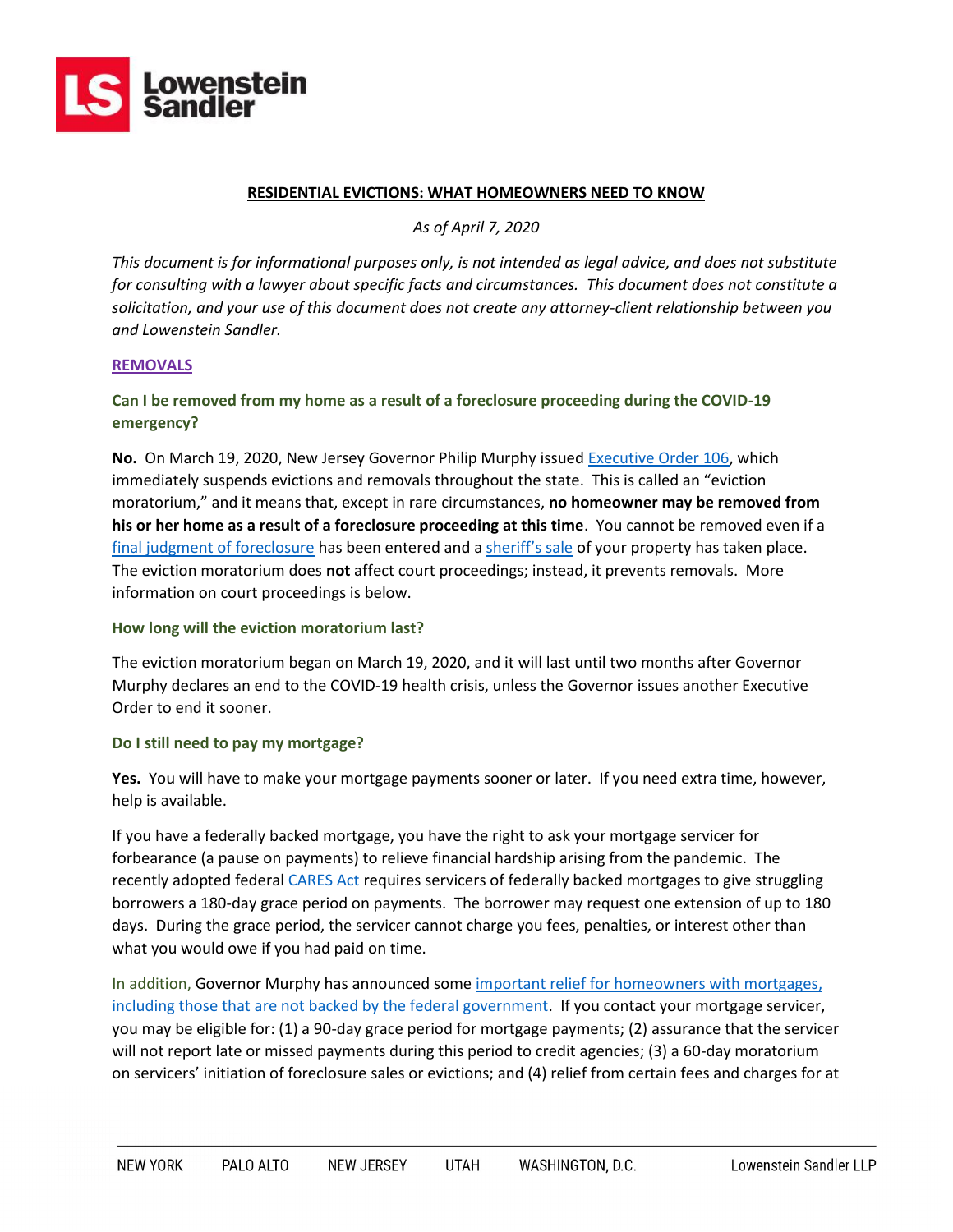least 90 days. For more information, check the [FAQs](https://www.state.nj.us/dobi/covid/mortgagerelief.html) issued by the state. You can also check the website of [New Jersey Housing and Mortgage Finance Agency](https://njhousing.gov/foreclosure) for updates on available help and to access a list of counselors by county.

**Is there a national moratorium on evictions?**

**Yes, for some homeowners.** On March 18, the U.S. Department of Housing and Urban Development (HUD) announced a [foreclosure and eviction moratorium](https://www.hud.gov/sites/dfiles/OCHCO/documents/20-04hsgml.pdf) that applies to single-family homeowners with Federal Housing Authority (FHA)-insured mortgages for 60 days. [Fannie Mae and Freddie Mac](https://www.fhfa.gov/Media/PublicAffairs/Pages/FHFA-Suspends-Foreclosures-and-Evictions-for-Enterprise-Backed-Mortgages.aspx) will also suspend foreclosures and evictions for at least 60 days for homeowners behind on their mortgages. In addition, the federal CARES Act makes it illegal for the servicer of a federally backed mortgage loan to evict you for 60 days from March 18 (in other words, until May 17). This period could be extended. The [National Low Income Housing Coalition](https://nlihc.org/coronavirus-and-housing-homelessness) is tracking federal developments.

# **COURT HEARINGS**

**Can lenders still begin foreclosure proceedings during this period?**

**Not if you hold a federally backed mortgage.** The federal CARES Act makes it illegal for the servicer of a federally backed mortgage loan to begin or move forward with foreclosure proceedings for sixty days from March 18 (until May 17). For updates, check the website of th[e National Low Income Housing](https://nlihc.org/coronavirus-and-housing-homelessness)  [Coalition.](https://nlihc.org/coronavirus-and-housing-homelessness)

**Yes, if you don't hold a federally backed mortgage.** The state [Executive Order](https://nj.gov/infobank/eo/056murphy/pdf/EO-106.pdf) and [related legislation](https://www.njleg.state.nj.us/2020/Bills/A4000/3859_I1.PDF) specifically state that lenders can bring foreclosure actions during the time the order is in effect. We understand that the Superior Court [Office of Foreclosure](https://www.njcourts.gov/courts/superior/foreclosure.html?lang=eng) is still accepting new cases and electronic filings in existing cases. Under [an agreement with the state,](https://nj.gov/governor/news/news/562020/approved/20200328c.shtml) however, many lenders have suspended foreclosure sales and evictions until May 27 (60 days from March 28).

# **Will the Foreclosure Office process cases during this period?**

**That depends.** The Foreclosure Office administers parts of most foreclosure cases and manages most of the process when a foreclosure is "uncontested," meaning that the homeowner did not file an answer to the complaint. Under a [March 27 order](https://www.njcourts.gov/notices/2020/n200327a.pdf) issued by the New Jersey Supreme Court, however, the Office of Foreclosure will not review or act on motions or judgments it received after March 1, 2020. Thus, if the lender asks the Foreclosure Office after March 1 to enter a final judgment against the homeowner or seeks other action to advance the foreclosure, the Office will hold those requests for now. The Supreme Court's order will remain in effect until the Court lifts it. Please check the [New Jersey Courts website](https://www.njcourts.gov/public/covid19.html) for updates on court orders affecting how and when uncontested foreclosure cases will proceed. If you have questions about an uncontested foreclosure case that is pending, you can also try contacting the Office of Foreclosure at 609-421-6100 o[r Scco.Mailbox@njcourts.gov.](mailto:SCCO.Mailbox@njcourts.gov)

## **Will the courts hear foreclosure cases during this period?**

**Yes.** To date, there is no order suspending court hearings in contested foreclosure cases (in which the homeowner answered the complaint). Please note, however, that the courthouses are closed, and inperson hearings are suspended through April 26 unde[r this Supreme Court order.](https://www.njcourts.gov/notices/2020/n200327a.pdf) If you have a court hearing scheduled between now and April 26, either it will be held by video or telephone conference, or